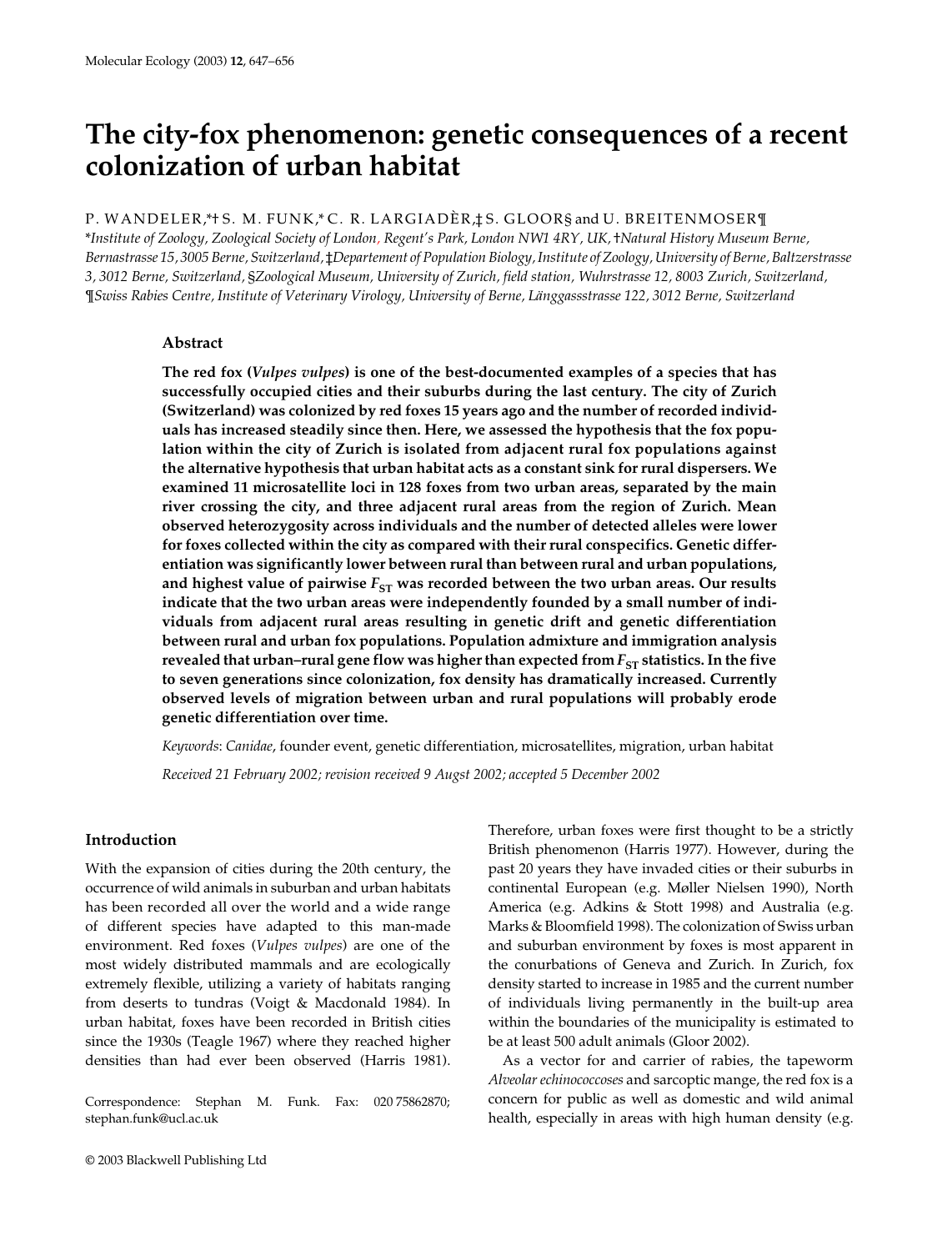Trewhella & Harris 1988; Hofer *et al*. 2000). Several studies have described fox density and social organization in urban habitats, and models of fox contact rate and its implication for rabies control were developed based on these findings (e.g. Trewhella & Harris 1988; White *et al*. 1995; Tischendorf *et al*. 1998). In Switzerland, the colonization of cities coincided with the successful eradication of the rabies epidemic, which lasted from 1967 to 1996.

In order to minimize the zoonotic risk posed by rabies, game wardens carried out prophylactic culling of foxes within and outside Zurich as intensively as possible between 1965 and 1995 (Gloor *et al*. 2001). Before 1985, the majority of culled foxes originated from rural areas around Zurich and only occasionally at the border of the city. No more than two foxes were recorded from the inner part of the residential area in 1964 and 1967, respectively (Gloor *et al*. 2001). Only in 1985, two years after the last rabies cases were recorded in the residential area, did the fox population start to increase, both in the urban and in the adjacent rural parts of the city. This increase was documented by both the number of foxes culled and the number of foxes found that had died of other causes such as road traffic accidents. The increasing population density of foxes following the successful eradication of rabies (Breitenmoser *et al*. 2000) may produce a rising number of dispersing foxes which in turn move into urban habitats not utilized previously.

After 1985, the number of foxes found dead (i.e. foxes which died of other causes than culling) increased significantly in urban compared to rural parts of Zurich (Gloor *et al*. 2001), indicating a higher mortality in urban environments. Doncaster & Macdonald (1991) observed high mortality and population turnover rates in urban habitats of Oxford, resulting in shifting territoriality, whereas morality rates were lower in suburban Oxford and Bristol (Doncaster & Macdonald 1996; White *et al*. 1996). Consequently, the urban population in Zurich may depend on immigrating foxes from surrounding areas.

Gloor *et al*.′s (2001) population pressure hypothesis (PPH) assumes that urban areas are suboptimal habitats for foxes and that they act as a population sink for dispersers from surrounding areas that lack territorial vacancies. A dispersal sink is defined as a habitat in which local births do not compensate for local deaths and where only immigration prevents decline to extinction (Andrewartha & Birch 1954). Even habitats which support high birth rates may act as dispersal sinks if mortality rate exceeds recruitment. Only a very small number of studies have convincing demographic data to demonstrate the existence of a dispersal sink (Watkinson & Sutherland 1995). Rousset's (1999) theoretical work indicates that source and sink habitats cannot be distinguished by comparison of gene diversity within sink and source populations because gene diversity in each habitat depends also on migration between habitats. Furthermore, Rousset's model shows that between-habitat differentiation is generally intermediate between withinhabitat differentiations and that genetic differentiation is higher in the habitat with the lower gene diversity. Therefore, source and sink cannot be distinguished by analysis of population structure using *F*-statistics even if populations are partially isolated. Consequently, no genetic differentiation between fox populations within the city of Zurich and the surrounding rural population would be expected under the PPH.

Gloor *et al*.′s (2001) alternative urban island hypothesis (UIH) postulates that foxes have adapted to specific urban conditions and resources. Divergent selective regimes and adaptation result in reproductive isolation (Thompson 1998). Therefore, between-habitat differentiation will be higher than the average of within-habitat differentiation (Rousset 1999). Alternatively, genetic differentiation between urban populations and the surrounding rural populations may be the result of founder events and random genetic drift alone. Using 11 polymorphic microsatellite markers, we describe the genetic structure the red fox population within the city of Zurich and the surrounding countryside. We quantify allelic diversity and genetic differentiation between the populations in order to test the prediction of no genetic differentiation under the source-sink concept.

## **Materials and methods**

#### *Study site and sample collection*

Within the municipality of Zurich (92 km2, 361 000 inhabitants) we established two sampling areas in urban environments, one in the eastern  $(U_{\text{east}})$  and one in the western  $(U_{\text{west}})$  part of the city (Fig. 1). These areas are separated by Lake Zurich, the river Limmat and the highly built-up city centre, which is less suitable for foxes (Gloor 2002). From spring 1996 to autumn 1998, 477 foxes were sampled in the municipality of Zurich. These animals were either killed by cars, shot by game wardens or originate from foxes that were captured during an ongoing research programme (Gloor 2002). From the total sample, we chose two subsamples representing the resident fox population of the two urban sampling areas. First, only foxes with known sampling locations were used (*n* = 417). Second, only foxes from within the built-up area of Zurich were selected  $(n = 158; Fig. 1)$ . Third, we excluded all juveniles collected in October or later (Zimen 1984; Harris & Trewhella 1988). White *et al*. (1996) emphasize that a sampling regime, which does not account for the territorial status or origin of foxes, tends to over-sample dispersing and nonterritorial foxes. Therefore, our sampling regime avoids the inclusion of dispersers which may originate from rural areas but which do not settle in urban habitats (Funk 1994). However, dispersers which settled successfully in any of the study sites were included in our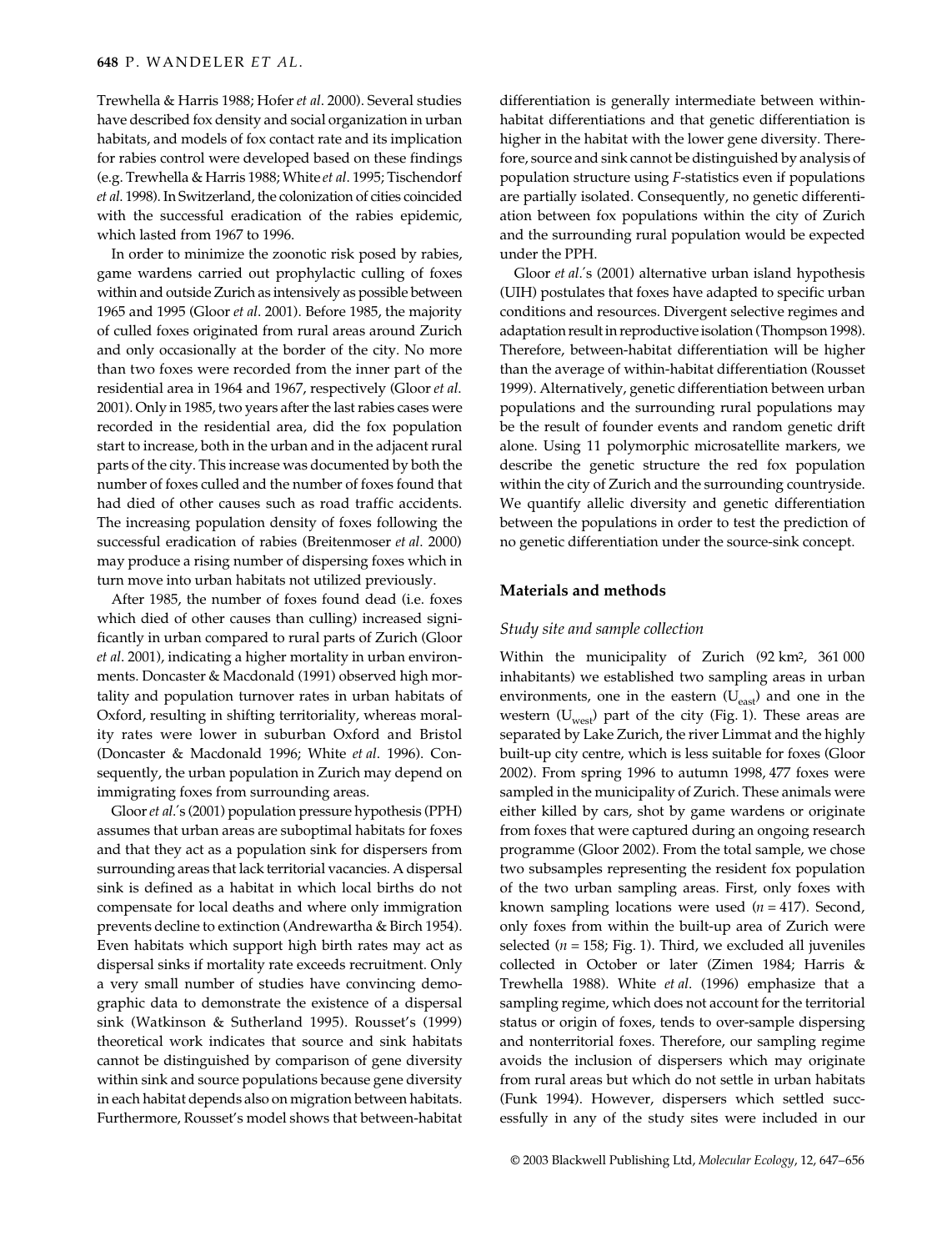

Fig. 1 Map of the study site: city of Zurich (U<sub>west</sub> and U<sub>east</sub>) and rural surrounding ( $R_{\text{west}}$ ,  $R_{\text{north}}$  and  $R_{\text{east}}$ ) sampling areas with the origin of foxes analysed (geographic base data: Vector200 © Federal Office of Topography, Switzerland).

sample, because we collected all adults after 4 March; we did not consider adult males during the mating season (December–February) because they may have been sampled during extra-territorial excursions (White & Harris 1994). Fourth, from the remaining samples, we chose only one individual randomly from the same collection site, defined by a radius of 50 m, in order to avoid related individuals such as cubs from the same den. In total, 50 foxes from the two urban areas were used for analysis.

Three rural sampling areas  $(R_{\text{east}} | R_{\text{west}})$  were selected within a radius of 20 km around the city to represent the adjoining surrounding rural fox populations. These three rural areas are separated from each other by natural (Lake Zurich, river Limmat) or man–made barriers (fenced highways, built-up areas; Fig. 1). Using the same sampling criteria as in urban habitats a priori, 78 foxes were collected by game wardens and hunters between July and mid-October 1998.

#### *Laboratory methods*

Samples used in the study include muscle, tongue or lymph node samples from dead individuals (*n* = 118) and skin biopsies ( $n = 6$ ) or hair ( $n = 4$  samples; each sample at least 10 plugged hairs) from captured foxes. All fox carcasses were stored at −20 °C and dissected later at the Swiss Rabies Centre, University of Berne. Measurement of the relative width of the pulp cavity of a canine tooth by X-rays (Kappeler 1985) allowed discrimination between juvenile (< 12 months) and adult individuals.

DNA was extracted either using a standard phenol/ chloroform extraction procedure (Bruford *et al*. 1992) for tissue samples, a QIAamp™ tissue extraction kit (Qiagen) for biopsies and a Chelex-protocol for hair samples (Goossens *et al*. 1998).

Eleven canine microsatellites were selected on the basis of extensive tests for cross-species amplification in red foxes (Funk *et al*. unpublished). These included four dinucleotides (AHT-130, Holmes *et al.* 1995; CXX250, CXX466 and CXX 642, Ostrander *et al*. 1993, 1995) and seven tetranucleotides (c2001, c2010, c2017, c2054, c2079, c2088 and c2096, Francisco *et al*. 1996). Poolymerase chain reaction (PCR) was carried out in a 10-µL reaction volume containing 2 nmol of each dNTP, 5 pmol for dinucleotide primers and 1 pmol for tetranucleotides, 0.25 units of *Taq* polymerase (Gibco), 1 × PARR© PCR buffer (Cambio, Cambridge) and approximately 30 ng template DNA. A PCR amplification of 36 cycles was carried out (initial denaturation 94 °C for 4 min, 94 °C for 30 s, annealing temperature between 54 °C and 62 °C for 30 s, 72 °C for 30 s, followed by a final extension at 72 °C for 10 min) using Perkin Elmer GeneAmp PCR System 9700. All PCR products were separated electrophoretically using an ABI PRISM™ 377 DNA sequencer (Perkin Elmer). Allele sizes were scored against the size standard GS350 Tamra (Perkin Elmer) using GeneScan™ Analysis 2.1 and Genotyper™ 2.1 software. All homozygotes, rare genotypes and samples with poor DNA quality and quantity were reamplified independently at least once.

#### *Statistical analyses*

Genetic diversity was estimated within each sampling area as observed heterozygosity  $(H<sub>O</sub>)$  and expected heterozygosity under Hardy–Weinberg equilibrium  $(H_{\rm E})$ ; Nei 1987) for each locus using fstat version 1.2 (Goudet 1995). With the same software package, we calculated single-locus  $F_{\text{IS}}$  values according to Weir & Cockerham (1984). Multilocus means and standard deviations for  $H_{\rm F}$ ,  $H_{\rm O}$ ,  $F_{\rm IS}$  and the number of detected alleles (*A*) were described for each sampling area. Standard deviations were calculated by jackknifing over loci. In order to compare number of alleles between populations with differing sample sizes, we computed a saturation curve over the number of sampled individuals (Roy *et al*. 1994). Within each of the five sampling areas we selected individuals at random without replacement and calculated the cumulative number of alleles. Mean and standard deviation as a function of sample size were computed by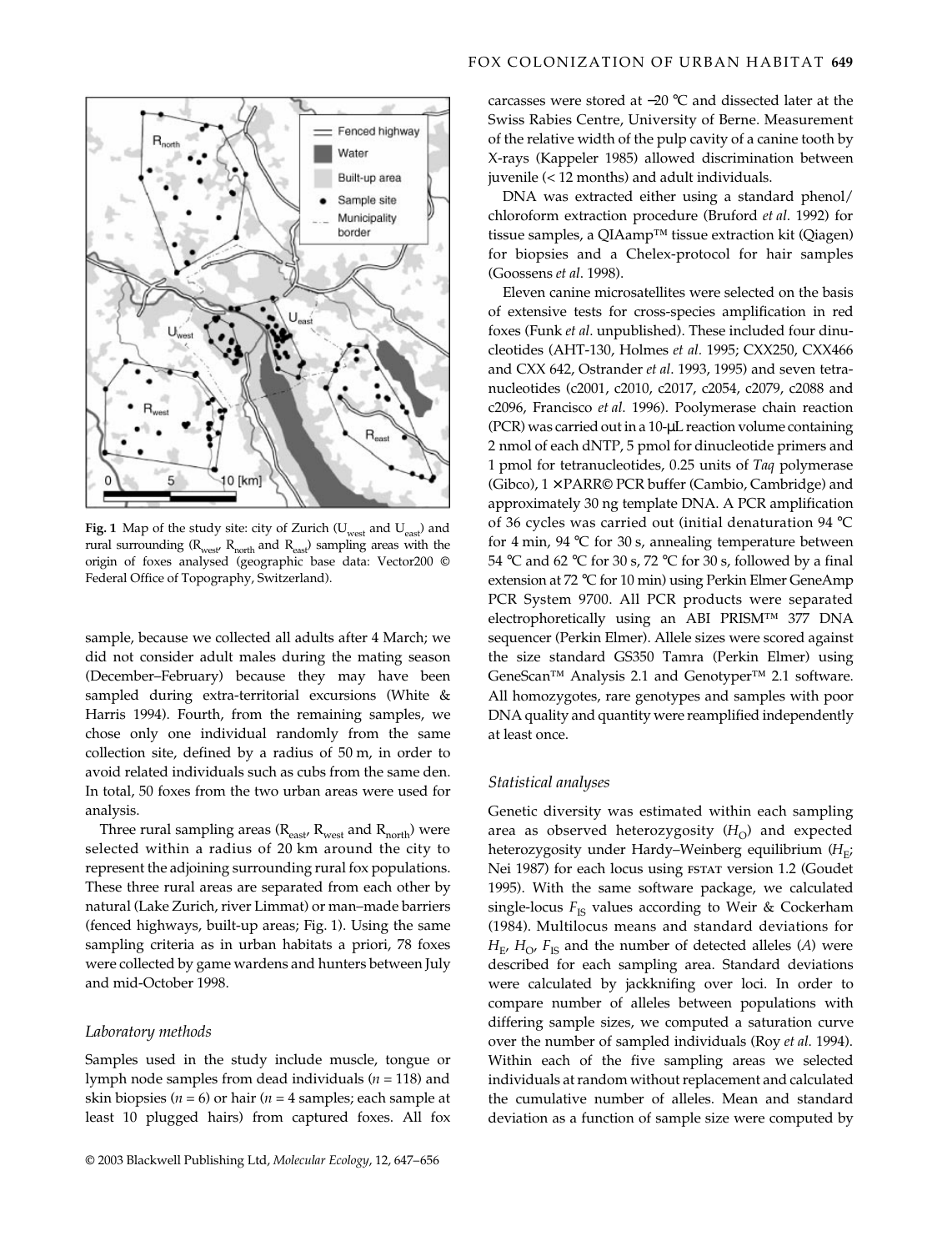1000 iterations. We estimated mean individual observed heterozygosity within each sampling area and tested the variance for the effects of sampling area and habitat type in a nested anova (mixed-effects nested design model) using the statistics package SPSS (SPSS Inc.).

Genotypic linkage disequilibrium between all pairs of loci (Garnier-Gere & Dillmann 1992) was evaluated using program genepop 3.1b (Raymond & Rousset 1995). Deviations from Hardy–Weinberg equilibrium were tested for all locus–population combinations. We used either the complete enumeration method for loci with less than five alleles (Louis & Dempster 1987) or the Markov chain method for loci with more than four alleles (Guo & Thompson 1992), as implemented in the program genepop. Critical significance levels were adjusted using the sequential Bonferroni method (Dunn–Sidák method) taking into account multiple tests on the same data. Fisher's exact test was used to test for significant deviations from Hardy–Weinberg equilibrium within populations across loci. One locus (CXX642) displayed significant deviation from Hardy–Weinberg equilibrium in more than one population. Therefore subsequent analysis, which was based on estimated allele frequencies ( $F<sub>ST</sub>$ , assignment test, population admixture analysis), was carried out including and excluding this locus and results were compared using Spearman's rank correlation coefficient.

Genotypic differentiation (Goudet *et al*. 1996) between sampling populations was tested using GENEPOP. This software generates single-locus contingency tables of alleles obtained by permuting genotypes among population samples, classifies them by a log-likelihood (G)-based exact test and can be generalized to multilocus in a global test (Fisher's method). Because this approach is based on the hypotheses of independent sampling of genotypes, it does not require random mating within populations. Pairwise single-locus *F*<sub>ST</sub> values (Weir & Cockerham 1984) between sampling areas were calculated and multilocus means and standard deviations computed by jackknifing over loci were obtained using fstat. In order to test for a sex-specific influence on genotypic differentiation between populations, *F*-values were calculated comparing differentiation between males and females within populations and tested for significance using Hudson *et al*.′s (1992) χ2 test.

Immigrants in each sampling population were identified using Rannala & Mountain's (1997) test, which uses a Bayesian approach to derive the probability of allele frequencies in populations. First, the program assigns an individual of unknown origin to the population in which its genotype is most likely to occur. Then, the test calculates a probability for immigration for those individual that have not been assigned to their source population. Test power was calculated for each individual between its source population and the most likely assigned population using Monte Carlo simulations (Rannala & Mountain 1997). Mean power over all individuals was calculated for both 11 and 10 loci (after exclusion of locus CXX642). We used 10 000 simulations in order to determine critical values for the test statistics and applied a critical test value of 0.01. We estimated population admixture using Pritchard *et al*.′s (2000) model-based clustering method that infers population structure on the basis of unlinked genetic markers. Analyses were computed using the software structure (Pritchard *et al.* 2000). Based on Bayesian statistics and a Markov chain Monte Carlo method (MCMC), individuals are assigned to population clusters in such a way that each population cluster is in Hardy–Weinberg equilibrium. Subsequently, we estimated the proportion of membership of each predefined (sampling) population in each of the population clusters. Geographic origin of individuals was used as prior population information. The approach requires specifying the immigration rate *v*, the probability that an individual is an immigrant or has an immigrant ancestor, as a prior. Because *v* is unknown, we applied three prior migration rates (0.1, 0.25 and 0.5, respectively) to examine the robustness of the model to migration patterns. STRUCTURE was also used to identify immigrants applying migration priors *v* of 0.1, 0.25 and 0.5, respectively, and a critical value for the test statistics of 0.01. We applied structure by using 1 000 000 MCMC simulations, 100 000 burn-in runs and two replicates.

## **Results**

## *Sampling, microsatellite typing and genetic diversity within sampling areas*

We analysed a total number of 78 animals from rural and 50 animals from urban habitat (see for sampling areas Table 1). Numbers of juvenile foxes (< 12 months of age), adult males and adult females were 14, 8, 8 in  $R_{west}$ ; 10, 7, 7 in  $R_{\text{east}}$ ; 12, 6, 7 in  $R_{\text{north}}$ ; 6, 13, 12 in  $U_{\text{east}}$ ; and 8, 5, 6 in  $U_{\text{west}}$ respectively. Mean successful amplification rate for all 11 microsatellites was 92.5%, with a range from 81% for locus c2096 up to 98.5% for locus CXX466. No significant linkage disequilibrium was found in any pair of loci in the five sampling populations after correction for multiple testing  $(P < 0.05, k = 275)$ .

The number of successfully amplified microsatellites did not differ between foxes collected in urban and rural habitat (means of 10.28 and 10.08, respectively;  $\chi^2_4$  = 6.81,  $P > 0.15$ ; χ<sup>2</sup>-test of independence). A total number of 93 alleles across loci and areas were detected and the number of alleles per locus varied between four at locus c2010 and 16 at locus c2054. The simulation results of selecting individuals at random within each sample cumulative number of alleles are shown in Fig. 2.

Over a large range of equal sample sizes across the five sampling areas, the two urban samples showed a consistently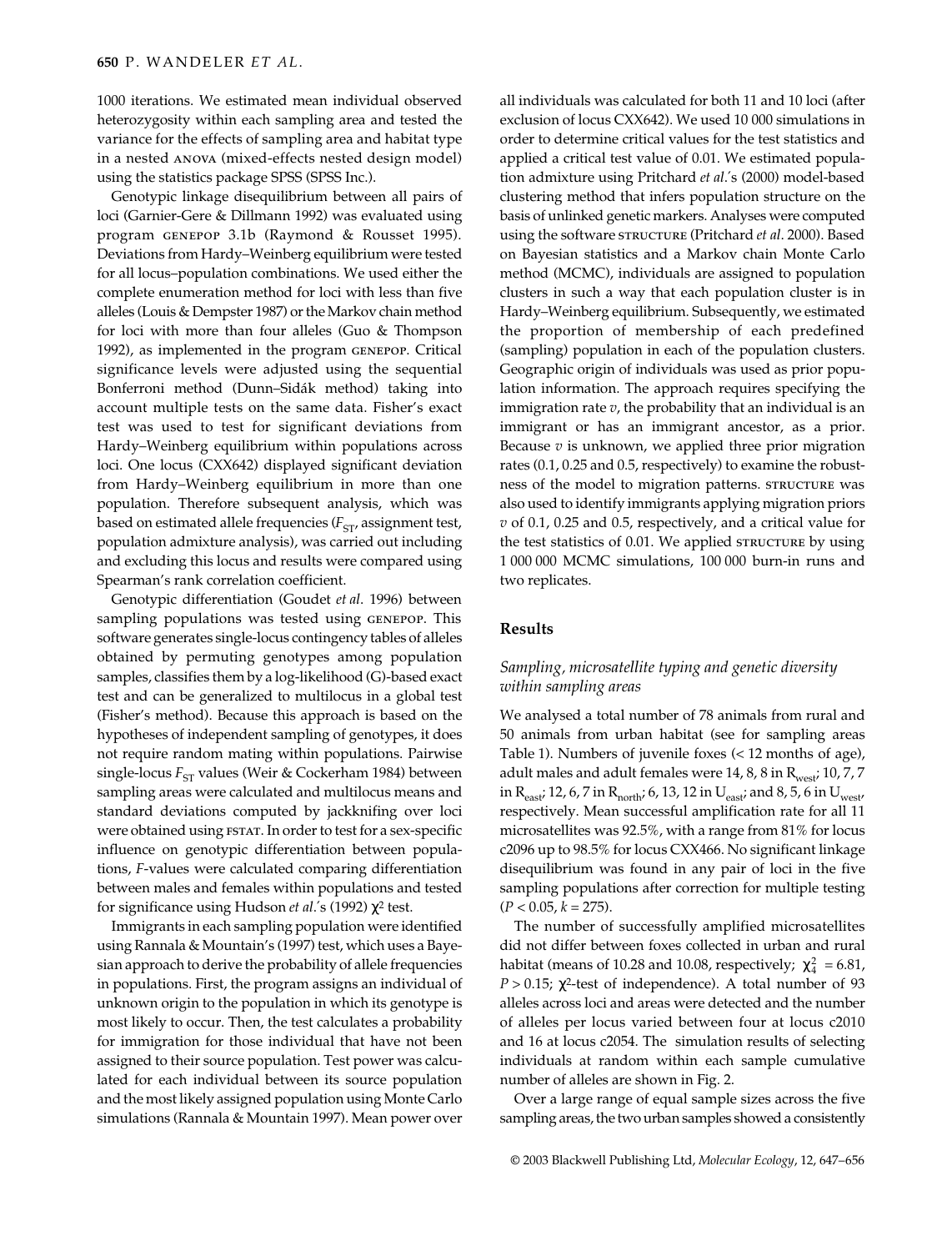**Table 1** Measures of genetic diversity of foxes in two urban and three rural sampling areas. Shown are observed heterozygosity  $(H_0)$ , expected heterozygosity (H<sub>E</sub>), and number of alleles (A) at each locus and their means ± SD across loci. Mean  $F_{IS}$  ± SD for all sampling areas was estimated according to Weir & Cockerham (1984)

| Locus                           | Sampling areas (sample size) |             |                  |             |                                    |      |             |                                     |      |             |                                    |      |             |                           |      |  |
|---------------------------------|------------------------------|-------------|------------------|-------------|------------------------------------|------|-------------|-------------------------------------|------|-------------|------------------------------------|------|-------------|---------------------------|------|--|
|                                 | $R_{west} (n = 30)$          |             |                  |             | $R_{\text{oset}}$ ( <i>n</i> = 23) |      |             | $R_{\text{north}}$ ( <i>n</i> = 25) |      |             | $U_{\text{east}}$ ( <i>n</i> = 31) |      |             | $U_{\text{west}}(n = 19)$ |      |  |
|                                 | $H_{\rm O}$                  | $H_{\rm E}$ | $\boldsymbol{A}$ | $H_{\rm O}$ | $H_{\rm E}$                        | А    | $H_{\rm O}$ | $H_{\rm E}$                         | A    | $H_{\rm O}$ | $H_{\rm E}$                        | A    | $H_{\rm O}$ | $H_{\rm E}$               | A    |  |
| AHT-130                         | 0.78                         | 0.77        | 5                | 0.83        | 0.74                               | 5    | 0.64        | 0.76                                | 5    | 0.55        | 0.75                               | 5    | 0.82        | 0.73                      | 5    |  |
| <b>CXX250</b>                   | 0.72                         | 0.79        | 7                | 0.74        | 0.81                               | 7    | 0.63        | 0.81                                | 6    | 0.70        | 0.69                               | 6    | 0.68        | 0.57                      | 4    |  |
| CXX466                          | 0.72                         | 0.77        | 5                | 0.65        | 0.71                               | 6    | 0.76        | 0.80                                | 6    | 0.65        | 0.63                               | 5    | 0.67        | 0.64                      | 4    |  |
| <b>CXX642</b>                   | 0.86                         | 0.90        | 12               | 0.68        | $0.86*$                            | 11   | 0.86        | 0.87                                | 11   | 0.64        | 0.82                               | 10   | 0.46        | $0.83*$                   | 8    |  |
| c2001                           | 0.55                         | 0.64        | 5                | 0.45        | 0.74                               | 7    | 0.57        | 0.76                                | 9    | 0.76        | 0.82                               | 7    | 0.58        | 0.72                      | 5    |  |
| c2010                           | 0.47                         | 0.54        | 4                | 0.50        | 0.44                               | 3    | 0.55        | 0.44                                | 4    | 0.26        | 0.27                               | 4    | 0.32        | 0.40                      | 4    |  |
| c2017                           | 0.79                         | 0.81        | 9                | 0.77        | 0.76                               | 8    | 0.82        | 0.83                                | 8    | 0.77        | 0.73                               | 8    | 0.53        | $0.80*$                   | 8    |  |
| c2054                           | 0.97                         | 0.88        | 12               | 0.90        | 0.92                               | 12   | 0.91        | 0.90                                | 12   | 0.83        | 0.85                               | 11   | 0.74        | 0.86                      | 8    |  |
| c2079                           | 0.60                         | 0.75        | 6                | 0.74        | 0.78                               | 6    | 0.78        | 0.71                                | 5    | 0.60        | 0.78                               | 5    | 0.31        | 0.69                      | 4    |  |
| c2088                           | 0.60                         | 0.78        | 8                | 0.68        | 0.82                               | 7    | 0.67        | 0.78                                | 8    | 0.60        | 0.74                               | 6    | 0.42        | 0.65                      |      |  |
| c2096                           | 0.73                         | 0.64        | 4                | 0.50        | 0.67                               | 4    | 0.86        | 0.65                                | 5    | 0.56        | 0.58                               | 6    | 0.43        | 0.44                      | 3    |  |
| Mean                            | 0.71                         | 0.75        | 7.00             | 0.68        | $0.75*$                            | 6.91 | 0.73        | 0.76                                | 7.18 | 0.63        | 0.70                               | 6.64 | 0.54        | $0.67*$                   | 5.45 |  |
| $\pm$ SD                        | 0.15                         | 0.11        | 2.99             | 0.15        | 0.13                               | 2.78 | 0.13        | 0.14                                | 2.69 | 0.16        | 0.18                               | 2.31 | 0.17        | 0.15                      | 1.93 |  |
| P (Fisher's exact test)         | 0.14                         |             |                  |             | 0.004                              |      |             | 0.07                                |      |             | 0.07                               |      |             | < 0.001                   |      |  |
| $F_{\text{IS}}$ (mean $\pm$ SD) | $0.062 \pm 0.119$            |             |                  |             | $0.089 \pm 0.159$                  |      |             | $0.019 \pm 0.188$                   |      |             | $0.087 \pm 0.118$                  |      |             | $0.175 \pm 0.249$         |      |  |

\*Significant deficiency of heterozygotes after correction for multiple testing.



**Fig. 2** Results of the simulation of selecting individuals within each of the five sampling areas at random without replacement, and counting the cumulative number of alleles. Shown are mean and SD for the urban areas  $U_{\text{west}}(\blacksquare)$ ,  $U_{\text{east}}(\blacktriangle)$  and the rural areas  $R_{west} (\Box)$ ,  $R_{east} (\triangle)$ ,  $R_{north} (\diamond)$ .

lower number of detected alleles indicating a lower number of alleles in the two urban areas in general. Mean ± SD individual observed heterozygosity across loci within each sampling area were  $0.70\pm0.14$  in  $\rm R_{\rm west}$   $0.68\pm0.18$  in  $R_{\mathrm{east}}$   $0.72\pm0.18$  in  $R_{\mathrm{north}}$   $0.63\pm0.14$  in  $U_{\mathrm{east}}$  and  $0.56\pm0.18$ in  $U_{\text{west}}$ . Tested ANOVA revealed a lower observed heterozygosity in urban habitat by computing a significant effect of the habitat factor ( $F_{1,123}$  = 13.86,  $P = 0.031$ ), but no significant effect of the individual sampling areas  $(F_{3,123} = 0.98)$ ,  $P = 0.40$ ). Pairwise  $F_{ST}$  values between sexes within sample populations ranged between 0.018 and 0.001 and none of the  $\chi^2$ -tests indicated significant differentiation between females and males (range  $P = 0.14 - 0.76$ ).

Significant deviations from Hardy–Weinberg equilibrium were observed in two areas,  $\rm R_{\rm east}$  and  $\rm U_{\rm west}$  across all loci (Fisher's exact test; Table 1). In all samples, expected heterozygosity exceeded observed heterozygosity and all mean  $F_{\text{IS}}$  estimates were positive, indicating heterozygote deficiency at most loci in each of the areas. Three of 55 individual tests for deviations from Hardy–Weinberg equilibrium yielded a significant result after table-wide sequential Bonferroni correction for multiple tests (Table 1,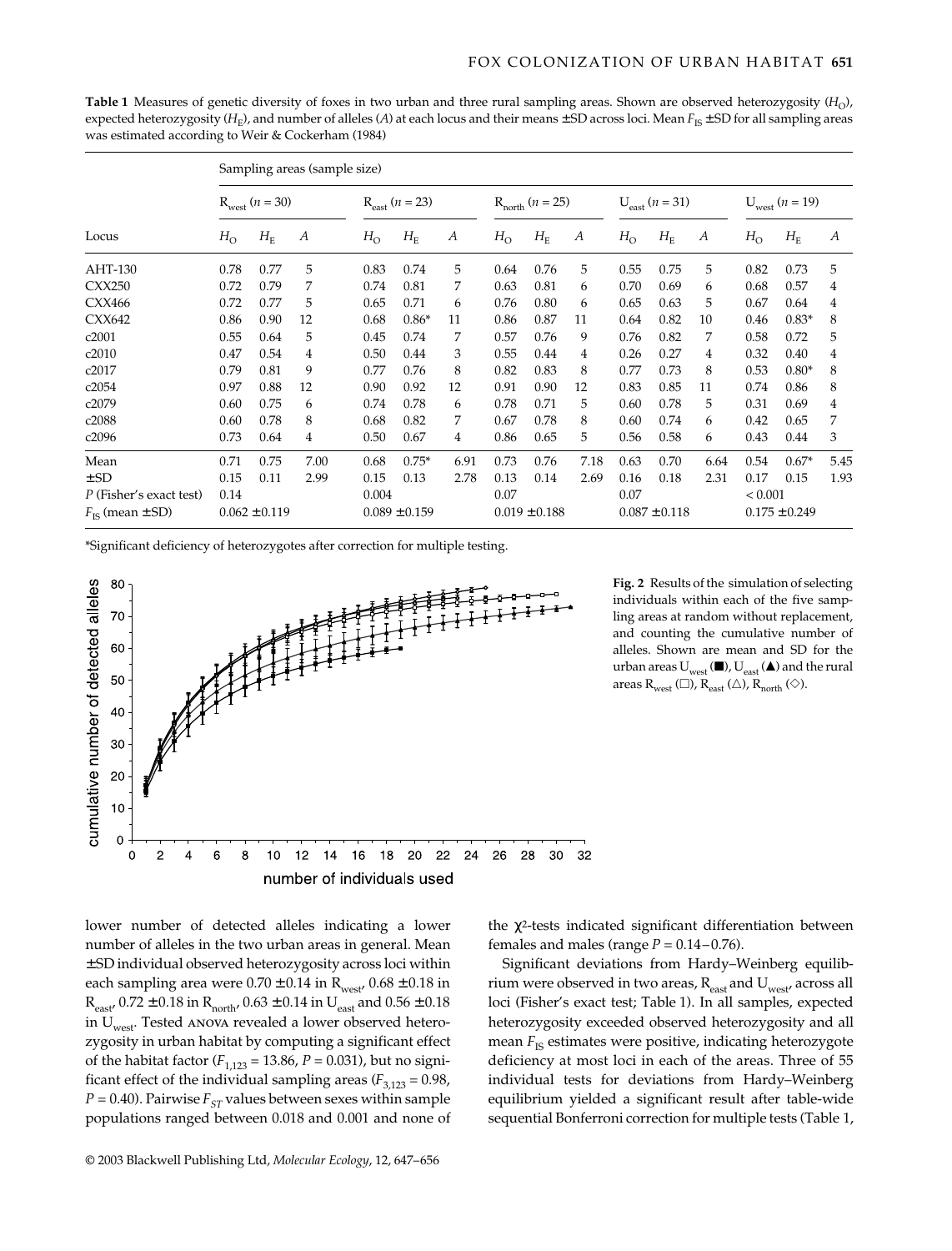$\alpha$  < 0.05). Two significant values were observed in U<sub>west</sub> and one locus, CXX642, deviated significantly from Hardy–Weinberg equilibrium in  $R_{\text{east}}$  and  $U_{\text{west}}$ .

#### *Genetic diversity between sampling areas*

The global test for homogeneity of genotypic distribution detected significant genetic differentiation (*P* < 0.001) in all pairwise comparisons after correction for multiple testing  $(k = 10)$  except for the comparison between  $R_{\text{east}}$  and  $R_{\text{north}}$ . Therefore, for subsequent calculation we pooled these two rural sampling areas. Analysis of *F*-statistics among the areas and all 11 loci revealed a mean  $\pm$  SD  $F_{ST}$  value of  $0.035 \pm 0.007$ . Pairwise  $F_{ST}$  values between areas varied from  $0.009 \pm 0.003 - 0.068 \pm 0.020$ , indicating little to moderate genetic differentiation (Fig. 3a). The lowest level of differentiation was observed between the two rural populations  $R_{\text{east}}$   $_{\text{\& north}}$  and  $R_{\text{west}}$  and greatest differentiation between the two urban populations  $U_{\text{east}}$  and  $U_{\text{west}}$ . All pairwise  $F_{ST}$  values between rural and urban samples were intermediate. With one exception the same pattern, but with opposite relative values, was found using the population admixture analysis irrespective of the values of the prior migration rates *v* (Fig. 3b). Smallest admixture coefficients were between the urban populations and between the urban and the rural populations on opposite river banks. Admixture coefficients between urban and rural populations on the east bank were, like  $F_{ST}$ , intermediate between the smaller admixture coefficients among urban populations and the larger coefficients among rural populations. Admixture coefficients between urban and rural populations on the west bank were, however, larger than expected on the basis of  $F_{ST}$  values with admixture coefficients being of the same magnitude as coefficients between the rural populations (Fig. 3a,b).

The two tests for immigration that were applied identified differing numbers of immigrants, but showed similar trends for migration between populations (Fig. 4). Using Rannala & Mountain's (1997) assignment test, 30 individuals (23.4%) were not assigned to their sampling area (*P* < 0.01; Fig. 4a). Mean power of the test (min–max) over all individuals was 0.948 (0.636–1.0) for 11 and 0.935 (0.636–0.999) for 10 loci. Using Pritchard *et al*.′s (2000) admixture-based approach, seven (5.5%), 14 (10.9%) and 23 (18.0%) immigrants were identified for the migration priors (*v*) of 0.10, 0.25 and 0.50, respectively  $(P < 0.01$ ; Fig. 4b). Spearman's rank correlation coefficients were 0.15, 0.17 and 0.49 for the comparisons between assignment test and the admixturebased approach for migration priors of 0.10, 0.25 and 0.50, respectively, and 0.60 between the results for migration priors of 0.10 and 0.50. Among the nonassigned individuals were cubs and juveniles, which were too young to have dispersed. This apparently incorrect misassignment is more frequent for the assignment test (17.6% of 51 cubs



**Fig. 3** Genetic differentiation (a) and population admixture (b) for sampling areas within and around the city of Zurich. Rounded boxes in (a) show pairwise *F*<sub>ST</sub> values (Weir & Cockerham 1984; SD values in parentheses) and thickness of boxes is proportional to pairwise  $F_{ST}$  values. For the population admixture approach (Pritchard *et al*. 2000), admixture proportions are shown for migration priors  $v = 0.10$ ,  $v = 0.25$  and  $v = 0.50$ , respectively. Thickness of connecting arrows is proportional to admixture proportions at  $v = 0.50$ .

and juveniles) compared to the admixture-based approach (2.0% and 7.8% and 11.8% for migration priors of 0.10, 0.25 and 0.50, respectively). Even the immigration rate estimated for the very high migration prior of 0.50 is 11.8%, noticeably lower than the 17.6% estimated with the assignment test. The higher misassignment in Rannala & Mountain's (1997) test stems from its low power to distinguish between immigrants and nonimmigrants with a recent immigration history such as first-generation hybrids. Despite the four tests for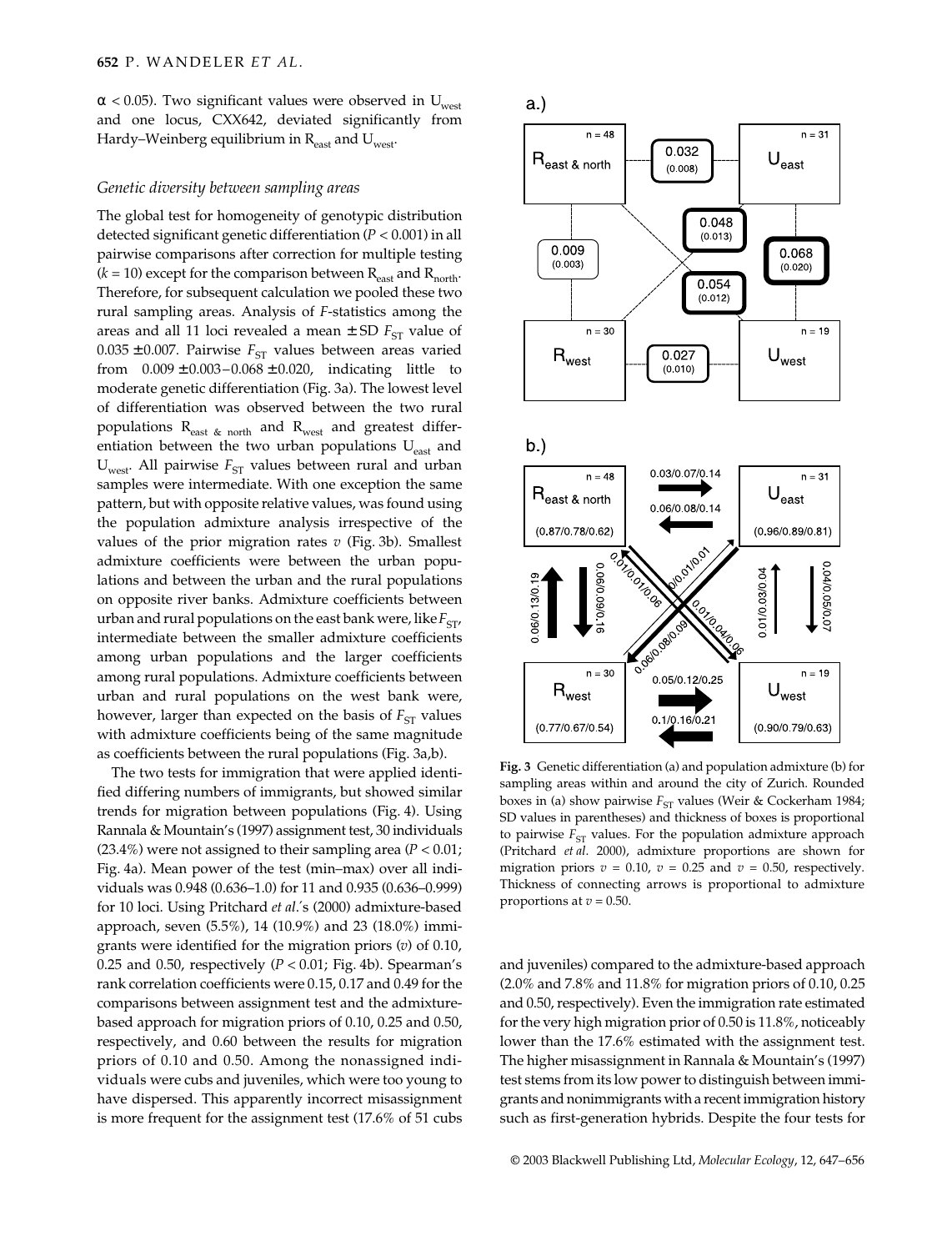

**Fig. 4** Migration patterns between sampling areas according to Rannala & Mountain's (1997) assignment test (a) and Pritchard *et al*.′s (1999) population admixture analysis for migration priors *v*  $= 0.10$ ,  $v = 0.25$  and  $v = 0.50$ , respectively (b). For both approaches, percentages of individuals with significant immigration history (*P* < 0.01) are shown alongside arrows. Relative thickness of arrows represent the proportion of immigrants for the assignment test or the proportion of immigrants based on  $v = 0.50$  for the admixture approach. Total proportion of nonimmigrants are shown in parentheses.

immigration differing in absolute numbers of immigrants, all tests showed the same trend with the lowest exchange rates found between the two urban populations, low immigration from rural population into the urban population on the opposite riverside and highest exchange rates between rural populations as well as rural and urban populations from the same river side (Fig. 4).

Due to the significant heterozygosity deficiency at locus CXX642 in the samples  $R_{\text{east}}$  and  $U_{\text{west}}$ , we reanalysed

pairwise  $F_{ST}$ -values and carried out the assignment and admixture analysis with this locus excluded. Pairwise  $F_{ST}$  values ( $r^s = 0.98$ ), assignment proportions ( $r^s = 0.92$ ) and population admixture  $(r^S = 0.90, r^S = 0.85$  and  $r^S$ = 0.88 for the migration priors *v* = 0.10, *v* = 0.25 and *v* = 0.5, respectively) correlated strongly between the analyses including and excluding locus CXX642 (*n* = 16 in each of the analyses).

## **Discussion**

The urban environment provides suitable habitat for a wide range of wildlife, including red foxes, coyotes *Canis latrans* (Grinder & Krausman 1999) and raccoons *Procyon lotor* (Riley *et al*. 1998) among carnivora. Highest densities were observed in red foxes and racoons within urban and suburban habitats (Riley *et al*. 1998; Baker *et al*. 2000). It has to be differentiated whether cities were colonized actively by new species, such as foxes (Møller Nielsen 1990; Adkins & Stott 1998; Marks & Bloomfield 1998; this study), or whether they were trapped in habitat fragments due to urbanization, such as badgers (Harris 1984). Boal & Mannan (1999) compared the breeding ecology in Cooper's hawks *Accipiter cooperii* between urban and exurban environment. Failure rate was greater among urban nests than among exurban nests due a parasite (*Trichomoniasis*) rendering an 'ecological trap' for hawks in these types of habitat (Boal & Mannan 1999). High densities and stable social organization in red fox were described in suburban areas of Bristol and Oxford, whereas in more urban areas of Oxford high population turnover, based on a higher mortality rate, was found (Doncaster & Macdonald 1996; White *et al*. 1996). Today, fox density in the city of Zurich exceeds densities recorded from most rural areas greatly but did not reach the exceptionally high densities of some areas in Bristol (Gloor 2002). At present, there are no sufficient data available on mortality and natality within the city of Zurich and therefore prediction on the demographic status of the two urban fox populations are difficult to make. However, colonization history suggests a sink–source situation between urban and rural habitat in Zurich.

The prediction that urban areas act as dispersal sinks, which are maintained by constant immigration from rural population, is not consistent with our results. There was significant genetic differentiation between rural and urban fox populations, and the differentiation was relatively high (2.7–5.4%). The observed differentiation cannot be explained by the geographical arrangement of the samples. Genetic differentiation between the two rural populations was much lower (0.9%) than between urban and rural areas, although the geographical distance is greater and migration barriers appear stronger between the rural sites than between urban and rural sites (Fig. 1).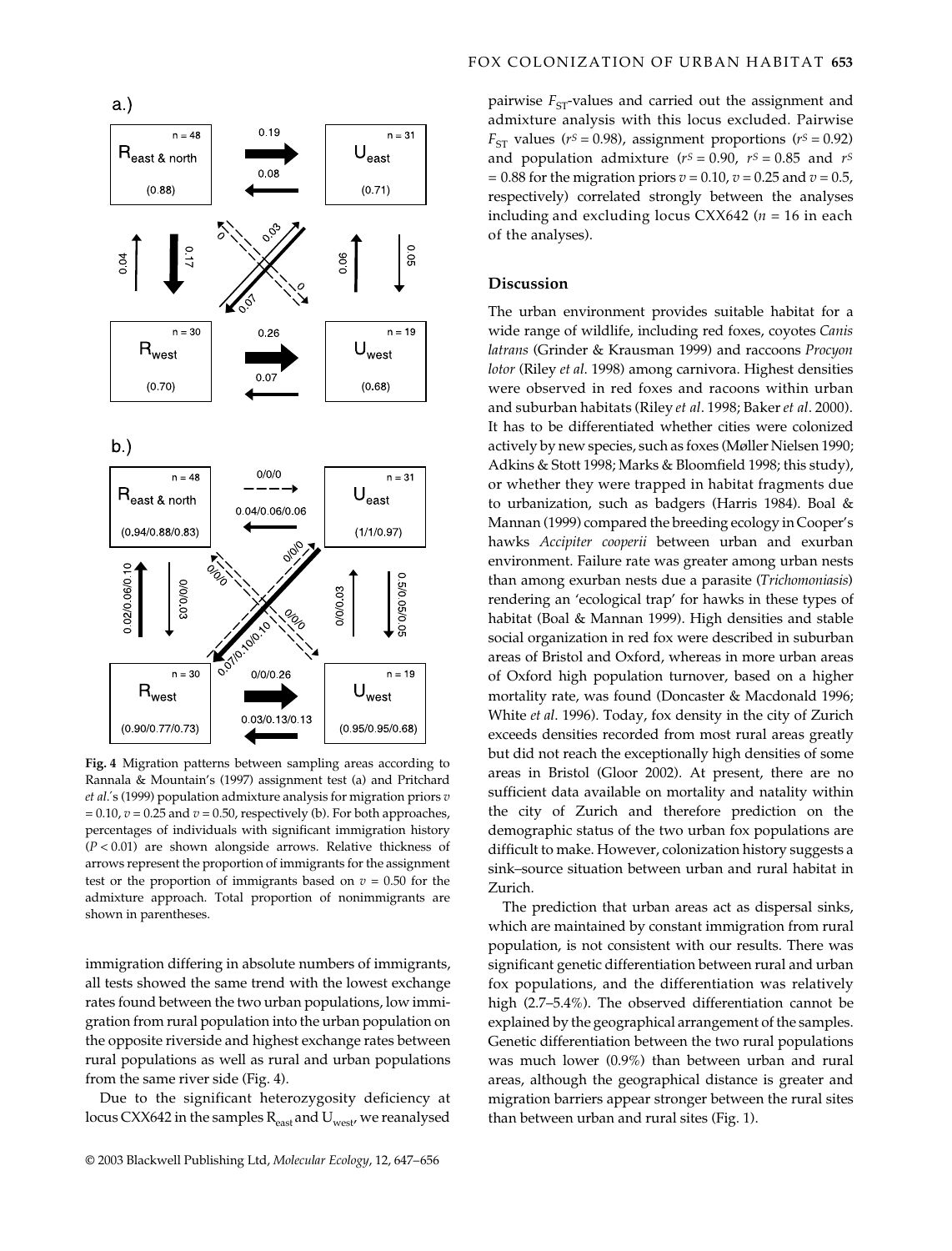The observed significant genetic differentiation between the urban and rural fox populations could be caused by different mechanisms. First, reproductive isolation may evolve rapidly due to divergent selection regimes and adaptation (Thompson 1998). However, little is known about how quickly reproductive isolation may evolve in newly colonized habitats. The fastest evolution of reproductive isolation in the wild reported so far — and controversially discussed — may have occurred after 13 generations in introduced salmon, leading to the conclusion that the observed differentiation is a consequence of adaptation in divergent habitats (Hendry *et al*. 2000; Gustafson *et al*. 2001). Although we cannot reject the hypothesis that the significant differentiation between urban and rural populations is a consequence of selection and adaptation, available information on general fox ecology, colonization patterns in Zurich and a parsimonious alternative hypothesis indicate that selection and adaptation are unlikely to have caused the differentiation. We observed significant differentiation between urban and rural populations within only 15 years, which is equivalent to approximately five to seven generations, assuming a generation time for foxes of between two and three years within Zurich (mean age of 285 adult animals collected in the municipality of Zurich was 2.40 years; unpublished data). Second, red foxes exhibit an unusual behavioural plasticity and can utilize a large range of different habitat types and food resources (Voigt & Macdonald 1984). This indicates that the inherent plasticity allows the species to utilize urban environments and that a specific adaptation is not a prerequisite for successful colonization of cities. Second, the observed genetic differentiation between urban and rural foxes and between the two urban populations is consistent with recent founder events and random genetic drift.

The presence of genetic drift is confirmed by the significantly lower heterozygosity found in urban foxes, which is consistent with founder effects. Further, the significant genetic differentiation of 6.8% between foxes in the eastern and western parts of the city indicate two independent colonizations. Subsequently, two populations were established that remained isolated by the river Limmat. When comparing urban with rural populations, genetic differentiation was always smallest between immediate neighbouring areas, indicating that the urban populations were founded by dispersers from adjacent rural areas rather than by long-distance dispersal. Similar reduced levels of variation within recently founded populations and increased differentiation between recently colonized *vs*. established populations has been reported in several species, including red foxes on Phillip Island (Lade *et al*. 1996) and urban plant populations (Hollingsworth & Dickson 1997).

The disappearance of rabies may have promoted the red fox colonization in Zurich in two ways. First, the Swiss fox density has increased steadily from 1986 onwards

(Breitenmoser *et al*. 2000), thus providing an increasing number of dispersers that may settle in urban habitats. Second, the eradication of rabies — due to the successful oral vaccination campaign starting in the early 1980s (Wandeler 1991) — may have led to a more tolerant attitude in humans towards foxes as the threat of rabies to human life has disappeared. During the rabies epidemic in continental Europe, individual foxes entering any human settlements have been subject to intensive efforts to be removed (Labhardt 1990). In the municipality of Zurich, intense prophylactic culling was carried out during the rabies epidemic (Gloor *et al*. 2001). However, colonization of urban areas on the European continent may not be linked directly to rabies, but may have been caused by changes in the urban environment, thus providing suitable surroundings for foxes. Behavioural observations in central Europe on dispersing foxes indicate that dispersers avoid urban environments (Ziemen 1984; Labhardt 1990; Funk 1994) although the successful eradication of rabies and the subsequent increasing fox density is likely to have increased the number of foxes entering cities.

Once the initial immigrant foxes have established themselves successfully, the general high abundance of food resources in urban habitats may have led to a rapid increase in fox density (Doncaster *et al*. 1990; Baker *et al*. 1998). The highest fox densities are recorded in cities, which are reflected by small and vastly overlapping home ranges (Harris 1981; Baker *et al*. 1998; Baker *et al*. 2000). The rapid increase in fox density could explain why the genetic signature of a founder event was detectable, despite the presence of immigrants during our study. Fox populations with high density are characterized by reduction of reproducing females and the formation of groups larger than the breeding pair (review in Cavallini 1996; Baker *et al*. 1998). This complex social organization is the probable cause of the deviation from Hardy–Weinberg equilibrium in two of our study populations.

The urban populations show a lower number of alleles and in heterozygosity than the rural populations. Nevertheless, they are relatively variable (Fig. 2), suggesting that either multiple founders or multiple rural to urban migration events have occurred. The largest genetic differentiation was observed between the two urban populations, thus indicating that separate founder events have occurred in different parts of the city. Using different analytical approaches to estimate dispersal between the habitat types, Rannala & Mountain 1997) assignment test and the immigration test based on Pritchard *et al*.′s (2000) population admixture analysis, we detected significant numbers of dispersers in both directions. The precise amount of dispersal and directionality could not be sufficiently well resolved and depends on the prior assumptions used for the analyses (e.g. migration priors in the admixture analysis). Both approaches recorded lower immigration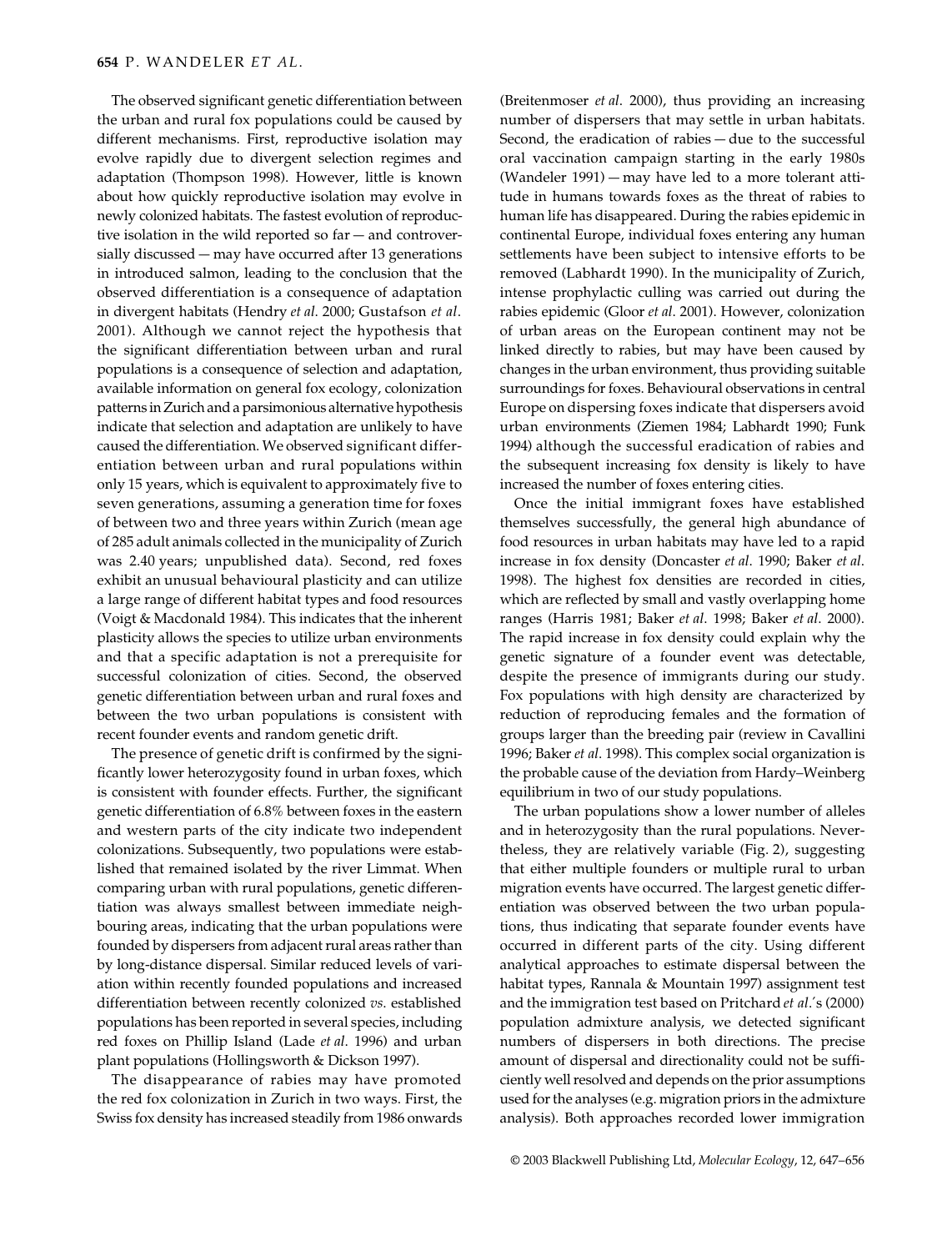rates of urban foxes into the rural surroundings than vice versa. While we sampled across the whole of the urban habitat, the rural study sites covered only small proportions of areas suitable for dispersers to settle. Therefore, total dispersal from the urban to the rural habitat may be higher than our results indicate and may be similar or even exceed the proportion of rural to urban habitat dispersal. The latter is supported by the admixture analysis, where the urban populations are generally less admixed than the rural populations and urban to rural vs. rural to urban admixture is more balanced than in the immigration analysis. From radio-tracking and tagging studies, little is known about migration of foxes between rural and urban habitat except that urban to rural dispersal occurs at low frequency (Harris & Smith 1987; Gloor 2002).

Population admixture and migration rates between urban and rural populations were generally of the same magnitude as the rural–rural comparisons, despite more pronounced rural–urban compared to rural–rural genetic differentiation. This discrepancy between genetic differentiation, pointing to isolation, and immigration and admixture analysis, pointing to gene flow, indicates that observed genetic differentiation, which we quantified approximately 15 years after successful colonization of the city of Zurich, is a legacy of the initial colonization by founder events. Whether genetic differentiation will erode over time depends on the amount of gene flow between the habitat types. Despite the discrepancies of detail, the two statistical approaches for testing immigration and the population admixture analysis support the hypothesis that urban– rural migration is low but not rare. Therefore, we expect that continuous dispersal on similar levels as currently estimated will reduce genetic differentiation in the future. The time-scale to complete removal of any differentiation will depend on reproductive success of immigrants, which in turn will depend on the relative fox density and the social organization within the urban habitat.

#### **Acknowledgements**

We thank Daniel Hegglin and Fabio Bontadina from the (Integrated Fox Project, Zurich), Ulrich Mueller and Matthias Ulrich (Swiss Rabies Centre, Berne) and Sonja Hofer (Institute of Parasitology University of Zurich*)* for assistance in sampling fox carcasses and post mortem analyses. This work would be impossible without a large number of game wardens and hunters who provided fox samples. Benoit Gossens provided assistant in DNA extraction from hairs. We would like to thank Mike Bruford and Marcel Güntert for logistic support and valuable discussion, Christine Mueller, Bill Jordan, Matt Gompper and two anonymous reviewers for helpful comments on a previous version of this manuscript. Financial assistance came from the Swiss Scientific National Foundation (31–47′031.96) and the Swiss Federal Office for Education and Science (EU FAIR Projekt CT97-3515/BBW Nr. 97.0586) to UB, and the Institute of Zoology to SMF.

## © 2003 Blackwell Publishing Ltd, *Molecular Ecology*, 12, 647–656

#### **References**

- Adkins CA, Stott P (1998) Home ranges, movements and habitat associations of red foxes *Vulpes vulpes* in suburban Toronto, Ontario, Canada. *Journal of Zoology*, **244**, 335–346.
- Andrewartha HG, Birch LC (1954) *The Distribution and Abundance of Animals*. University of Chicago Press, Chicago.
- Baker PJ, Funk SM, Harris S, White PCL (2000) Flexible spatial organization of urban foxes, *Vulpes vulpes*, before and during an outbreak of sarcoptic mange. *Animal Behaviour*, **59**, 127–146.
- Baker PJ, Robertson CPJ, Funk SM, Harris S (1998) Potential fitness benefits of group living in the red fox, *Vulpes vulpes*. *Animal Behaviour*, **56**, 1411–1424.
- Boal CW, Mannan RW (1999) Comparative breeding ecology of Cooper's hawks in urban and exurban areas of southeastern Arizona. *Journal of Wildlife Management*, **63**, 77–84.
- Breitenmoser U, Mueller U, Kappeler A, Zanoni RG (2000) Die Endphase der Tollwut in der Schweiz. *Schweizer Archiv für Tierheilkunde*, **147**, 447–453.
- Bruford MW, Hanotte O, Brookfield JFY, Burke T (1992) Singlelocus and multilocus DNA fingerprinting. In: *Molecular Genetic Analyses of Populations: a Practical Approach* (ed. Hoelzel AR), pp. 225–269. Oxford University Press, Oxford.
- Cavallini P (1996) Variation in the social system of the red fox. *Ethology, Ecology and Evolution*, **8**, 323–342.
- Doncaster CP, Dickman CR, Macdonald DW (1990) Feeding ecology of red foxes (*Vulpes vulpes*) in the city of Oxford, England. *Journal of Mammalogy*, **71**, 188–194.
- Doncaster CP, Macdonald DW (1991) Drifting territoriality in the red fox *Vulpes vulpes*. *Journal of Animal Ecology*, **60**, 423–439.
- Doncaster CP, Macdonald DW (1996) Intraspecific variation in movement behaviour of foxes (*Vulpes vulpes*): a reply to White, Saunders & Harris. *Journal of Animal Ecology*, **65**, 126–127.
- Francisco LV, Langston AA, Mellersh CC, Neal SL, Ostrander EA (1996) A class of highly polymorphic tetranucleotide repeats for canine genetic mapping. *Mammlian Genome*, **7**, 359–362.
- Funk SM (1994) *Zur Dichteabhängigkeit der räumlichen und sozialen Organisation und der Reproduktion beim Rotfuchs (*Vulpes vulpes*): Eine Studie bei zeitlich und räumlich* und *durch Jagd und Tollwut variierenden Populationsdichten in Südwest-Deutschland und Ost-Frankreich*. PhD thesies. University of Saarland.
- Funk SM, Neff M, Baker PJ, Harris S, Bruford MW (submitted) Testing ascertainment and mutation bias using canine microsatellite markers in the red fox *Vulpes Vulpes*, in press.
- Garnier-Gere P, Dillmann C (1992) A computer-program for testing pairwise linkage disequilibria in subdivided populations. *Journal of Heredity*, **83**, 239.
- Gloor S (2002) The rise of urban foxes (*Vulpes vulpes*) in Switzerland and ecological and parasitological aspects of a fox population in the recently colonized city of Zürich. PhD thesis. University of Zürich.
- Gloor S, Bontadina F, Hegglin D, Deplazes P, Breitenmoser U (2001) The rise of urban fox populations in Switzerland. *Mammalian Biology*, **66**, 155–164.
- Goossens B, Waits LP, Taberlet P (1998) Plucked hair samples as a source of DNA: reliability of dinucleotide microsatellite genotyping. *Molecular Ecology*, **7**, 1237–1241.
- Goudet J (1995) FSTAT version (1.2): a computer program to calculate *F*-statistics. *Journal of Heredity*, **86**, 485–486.
- Goudet J, Raymond M, de Meeüs T, Rousset F (1996) Testing differentiation in diploid populations. *Genetics*, **144**, 1933–1940.
- Grinder MI, Krausman PR (1999) Home range, habitat use, and